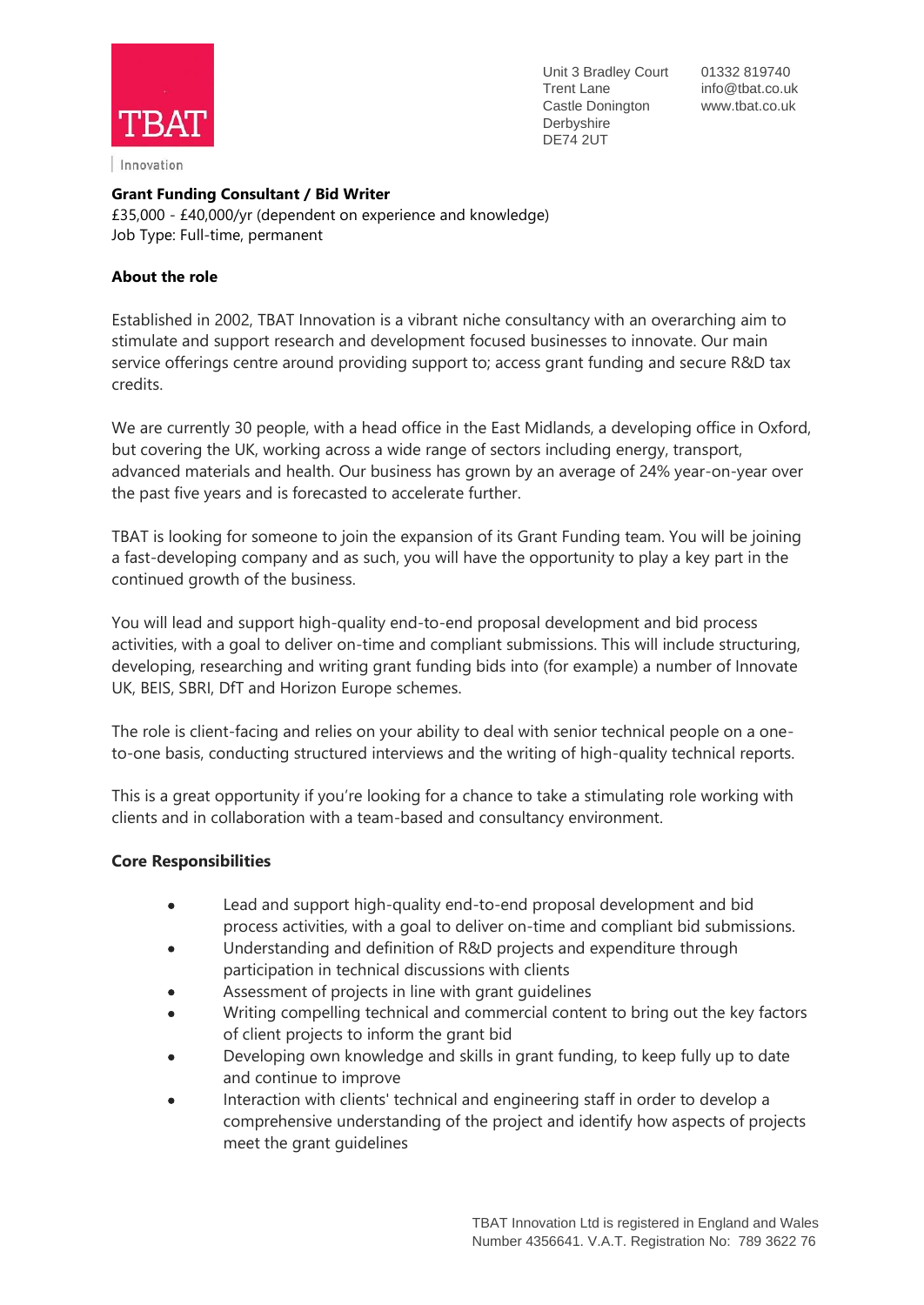

Unit 3 Bradley Court 01332 819740 Trent Lane info@tbat.co.uk Castle Donington www.tbat.co.uk Derbyshire DE74 2UT

- Support business development team members in grant prospect assessment and qualification
- Review written work across the organisation for accuracy and relevance
- Assist in creating, standardising and implementing reporting and proposalwriting templates and tools for timely and organised management of grant writing projects
- Collaborate with the Marketing and Communications team on the development of engaging and informative content

## **Qualifications, skills and experience**

- Degree-qualified in technical subject area
- A demonstrable technical knowledge and experience of writing grant bids
- Adept at translating technical conversation into clear, concise and compelling documents
- Exceptional writing and proofing skills and the ability to work with a broad range of people
- Strong organisational skills including multi-tasking, prioritising, planning, and effective time management
- Ability to interact readily with other technical professionals, have outstanding interpersonal skills and excel in eloquence and concise summary of information
- Strong attention to detail and first-time accuracy is essential
- Aptitude for dealing with technological challenges faced by industry professionals, such as engineering design, the development or improvement of manufacturing processes, development of new products and improvement to existing products
- Project management skills and client relationship-building abilities
- Comfortable working in a close team
- Creative thinker, independent worker, and a self-starter
- English fluency required

#### **Company Benefits**

- Flexible/Hybrid working
- 20 days holiday + bank holidays + Christmas shutdown + 1 day per year after 2 years service, up to 25 days
- Pension
- Generous company bonus scheme
- Private medical insurance
- Life cover
- Wellbeing days
- Regular social events